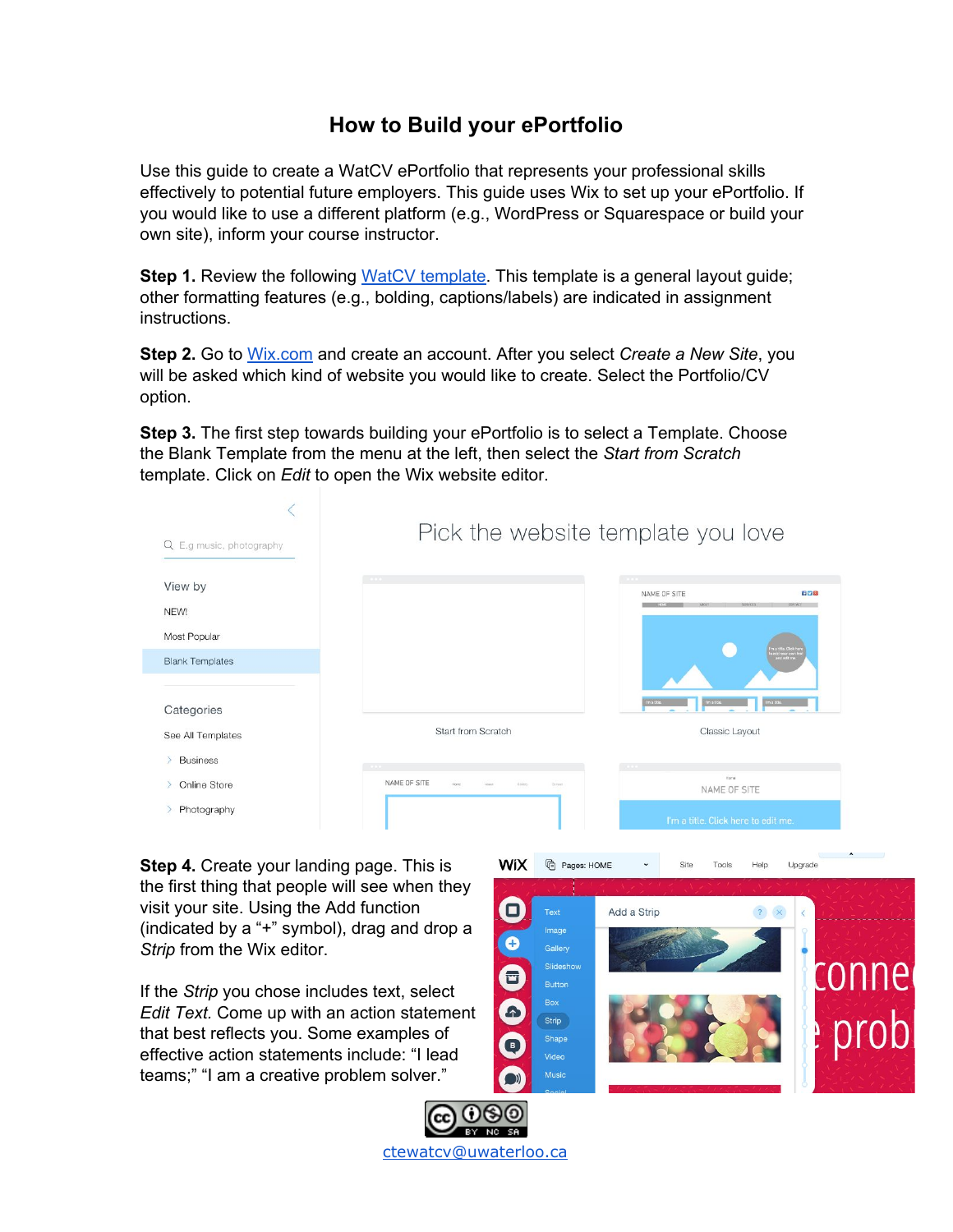*Edit Text* also allows you to change the font size, color, etc.

If the *Strip* you selected does not include text drag and drop in Text (Title) from the Wix Editor. Make sure you also add your name so that it's visible at the top of your ePortfolio.

**IMPORTANT:** As you are adding content to your ePortfolio, remember to save your changes (located at the top right of your page). **Wix does not save automatically!** The first time you save your site you will be asked to identify your domain name. Use your Waterloo username (your WatIAM username) as your domain name.

**Step 5.** Create the skills section. You will be showcasing one skill in each WatCV assignment. This guide assumes that you will reflect on three different skills by the end of your course. Use the *Themed Text* or *Title* to label this section as "Skills Spotlight." Drag and drop three *Headings* and three *Paragraph* text boxes to create the Skills Spotlight for each WatCV assignment. Identify which heading/text box is paired with which assignment by creating placeholder text (see [template\)](http://daniellejuneau.wixsite.com/watcv-template). If you'd like, you can also add in additional elements, such as lines, shapes, and icons.

Once you have chosen the professional skill you are writing about in your reflection, edit the text of your appropriate heading using the following format: "[insert skill] - Assignment [insert assignment number]*"*. Fill in the first text box with a short description of the skill and how you employed the skill in the selected situation or task for the assignment.

**Step 6.** Create the assignment section. Here, you will be showcasing the 500-word reflections that you have written. Use the *Themed Text* or *Title* to label this section as "Skills Reflections."

Drag and drop a *Heading* and *Paragraph* text box to create your first assignment section. You should give this section a heading that highlights the professional skill you are reflecting on. You may copy and paste your 500-word reflection into this textbox, or type directly into the box.

Add your digital artifact to the left of the reflection (see Selecting your Supporting Digital Artifact below). To upload an image, click on *My Image Uploads* to upload image files. To upload a video, the video clip must be posted on either YouTube or Vimeo. You will be prompted to provide the appropriate url to your video. Make sure you provide a caption for your digital artifact that explains how it relates to the professional behaviour you are describing. If the digital artifact comes from a secondary source it should be [properly](http://libguides.gwumc.edu/c.php?g=27779&p=170351) cited.

Create placeholders for the reflections and digital artifacts for Assignments 2 and 3 using textboxes or shapes (see [template](http://daniellejuneau.wixsite.com/watcv-template)). As you are completing these assignments, copy and paste your 500-word reflection into the appropriate text box, or type directly into the box. Add your digital artifact following the above instructions.

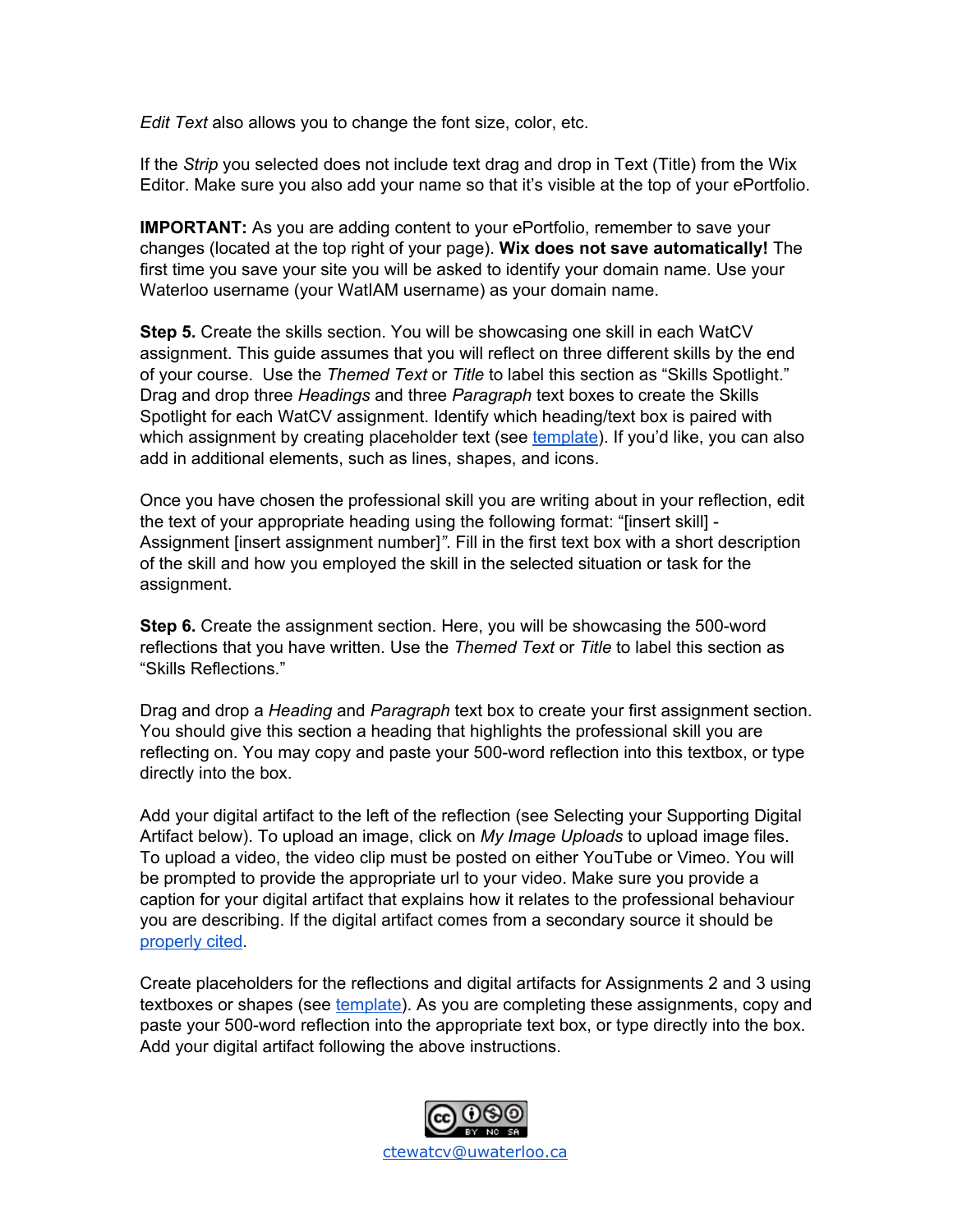**Step 7.** The final step is to publish your ePortfolio so that it is visible to the public. To do this click *Publish* (located at the top right). If you have previously saved your work, your WatIAM domain name will already appear in the url. This is the url you will be submitting to Dropbox for grading.

**IMPORTANT**: Once your site has been published, any changes you make afterwards (e.g. for assignment 2 and 3 submissions) **will not be activated** until you **publish them again**.

## **Selecting a Supporting Digital Artifact**

Provide a supporting digital artifact (this can be an image or video file) that gives evidence of the professional skill you describe in your reflection. For WatCV Assignments 1, 2, and 3, keep records of the work you do to prepare for the course assignment you are writing about. Take notes, take pictures, and/or shoot video.

You should be choosing an item that shows **how you went about taking one of the actions** you describe **NOT** the results (i.e., output) of your actions. This is the difference between including a copy of your final report (i.e. final result) and including a concept map of your writing process (i.e. how you developed your final report).

To help you with selecting an item, review the 'My Actions' section of your reflection. For what actions do you have evidence?

E.g., for the action, "**I developed** cue cards for each main question":

You could lay out your drafts of the cue card for one main question and take a picture.

E.g., for the action, "Then I **practiced** both the primary and secondary questions until I only needed to glance down at the cue card to know what I had to say":

You could take a video of yourself practicing. If you asked a friend to help you practice, you could ask the friend to write a note describing what you did in your practice sessions.

E.g., for the action, "**I then suggested** how we could plan and organize the work":

You could shoot a video of yourself explaining. If you gave your team mates a document showing your plan, you could take a photo of the document. If you made notes to yourself on how to explain the plan, you could take a photo of your notes.